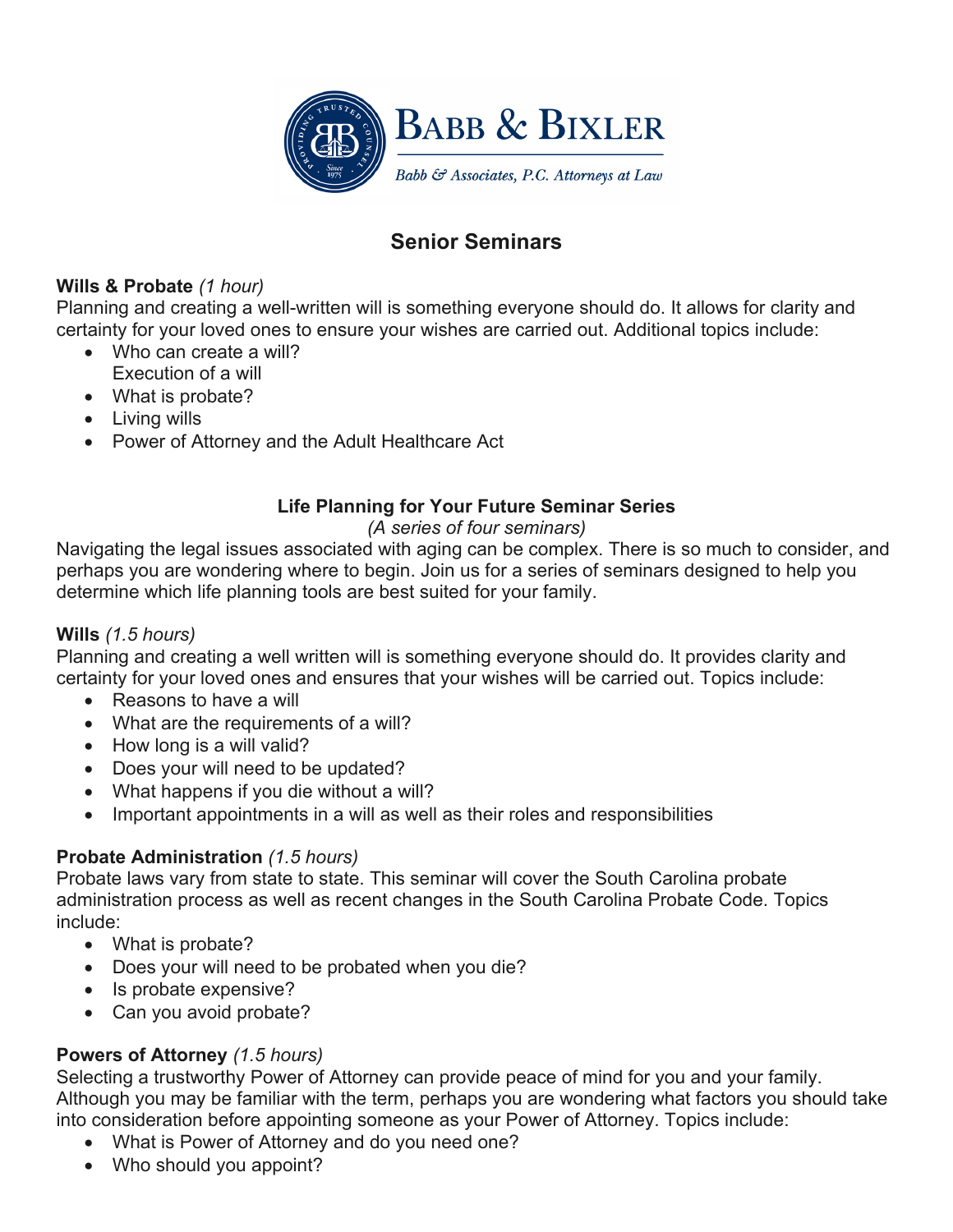- What authority will this individual have over your financial assets?
- General vs. Specific Power of Attorney

#### **Advance Directives** *(1.5 hours)*

Advance directives are legal documents that allow you to convey your wishes to family, friends, and healthcare professionals in the event that you are unable to communicate. There are several types of advance directives, and it is important to understand the differences between them. Topics include:

- What is an advanced directive?
- Who will make medical decisions for you if you are in a serious accident, or too ill to communicate?
- Differences between a living will, a Healthcare Power of Attorney (HCPOA), and a DNR (Do Not Resuscitate)
- What if you do not have a Living will or HCPOA?
- The Adult Healthcare Consent Act

# **Fraud & The Vulnerable Adult Seminar Series**

#### *(A series of three seminars)*

Today's seniors often fall victim to abuse and exploitation. A comfortable nest egg and excellent credit scores makes a senior a desirable targets for thieves, while someone requiring a caregiver is more susceptible to abuse and neglect. Whether the abuse is financial, physical or psychological, it is important to be aware of the signs and know the appropriate steps to take to protect yourself, your loved ones and your assets. Attending all three seminars is encouraged but not necessary.

# **Consumer Fraud & Financial Exploitation** *(1.5 hours)*

There is a fine line between consumer fraud and financial exploitation. Fraud tends to be seen as more deceptive, while exploitation may involve an emotional attachment to someone who does not have the senior's best interests in mind. Physical and mental limitations or even isolation can leave seniors susceptible to these crimes. Topics include:

- Types of consumer fraud including sales pitches, sweepstakes, aggressive marketing/telemarketing
- Consumer advocacy laws
- Caregiver and fiduciary financial exploitation, including predatory lending
- Signs of fraud and financial exploitation
- Civil remedies
- How to report fraud & exploitation

# **Identity Theft & Internet Fraud** *(1.5 hours)*

As the number of seniors using the Internet has increased, so has the risk of falling victim to an online scammer. Seniors tend to be more trusting and less proficient in terms of online risks, making them an easy target. Identity theft involves obtaining someone's personal information and using it to gain access to their funds, assets or credit. This type of theft can occur online, by illegally obtaining documents containing through a method such as mail theft, or even during a phone conversation where this type of personal information is requested. Topics include:

- Types of and dangers of identity theft
- Examples of scams, including phishing
- Prevention tactics
- Who to contact if you feel you have been a victim

# **Elder Abuse & Neglect** *(1.5 hours)*